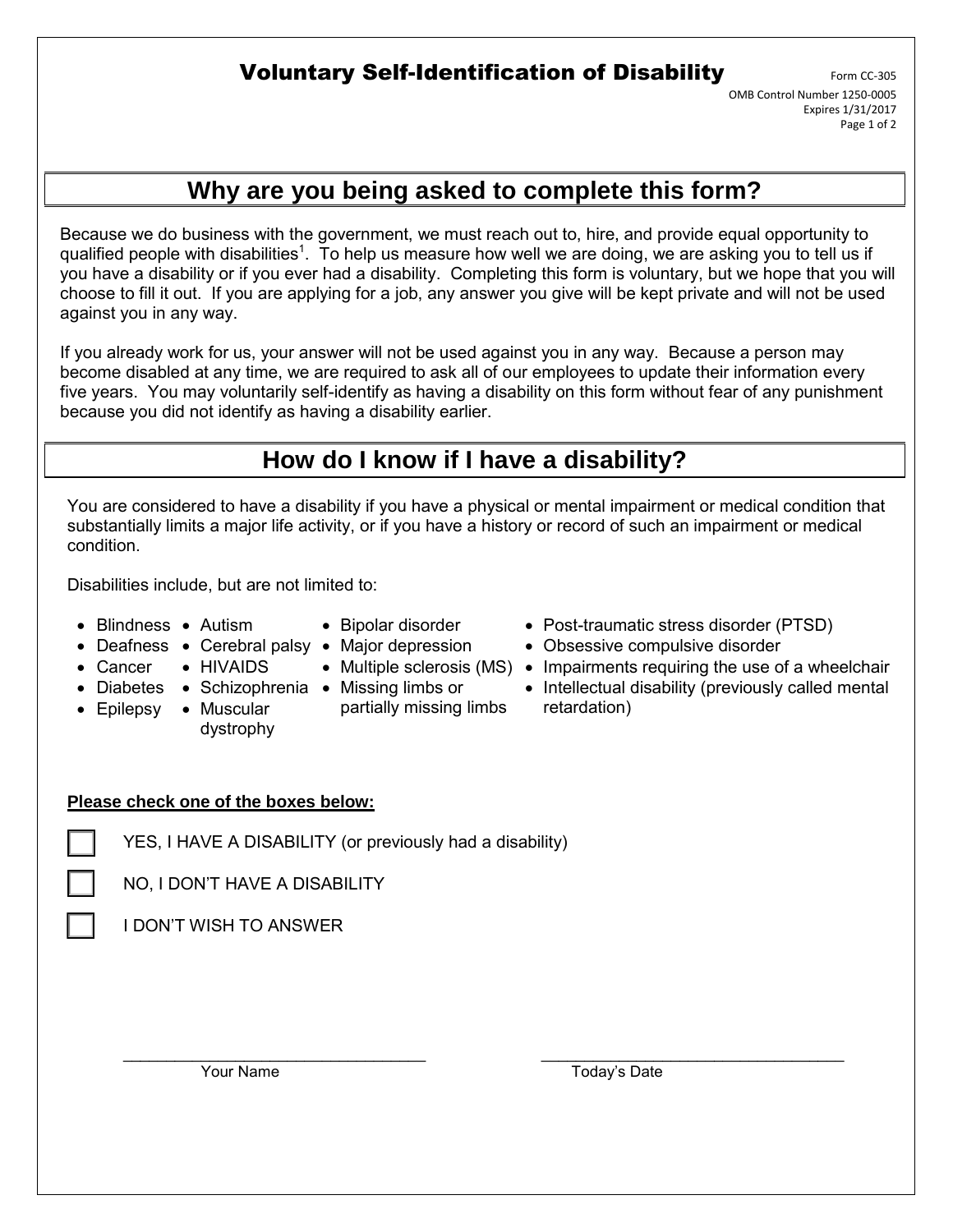## Voluntary Self-Identification of Disability Form CC-305

OMB Control Number 1250-0005 Expires 1/31/2017 Page 2 of 2

### Reasonable Accommodation Notice

Federal law requires employers to provide reasonable accommodation to qualified individuals with disabilities. Please tell us if you require a reasonable accommodation to apply for a job or to perform your job. Examples of reasonable accommodation include making a change to the application process or work procedures, providing documents in an alternate format, using a sign language interpreter, or using specialized equipment.

<sup>1</sup> Section 503 of the Rehabilitation Act of 1973, as amended. For more information about this form or the equal employment obligations of Federal contractors, visit the U.S. Department of Labor's Office of Federal Contract Compliance Programs (OFCCP) website at [www.dol.gov/ofccp](http://www.dol.gov/ofccp)

\_\_\_\_\_\_\_\_\_\_\_\_\_\_\_\_\_\_\_\_\_\_\_\_

PUBLIC BURDEN STATEMENT: According to the Paperwork Reduction Act of 1995 no persons are required to respond to a collection of information unless such collection displays a valid OMB control number. This survey should take about 5 minutes to complete.

Clear Form  $\parallel$  Print Form  $\parallel$  Submit Form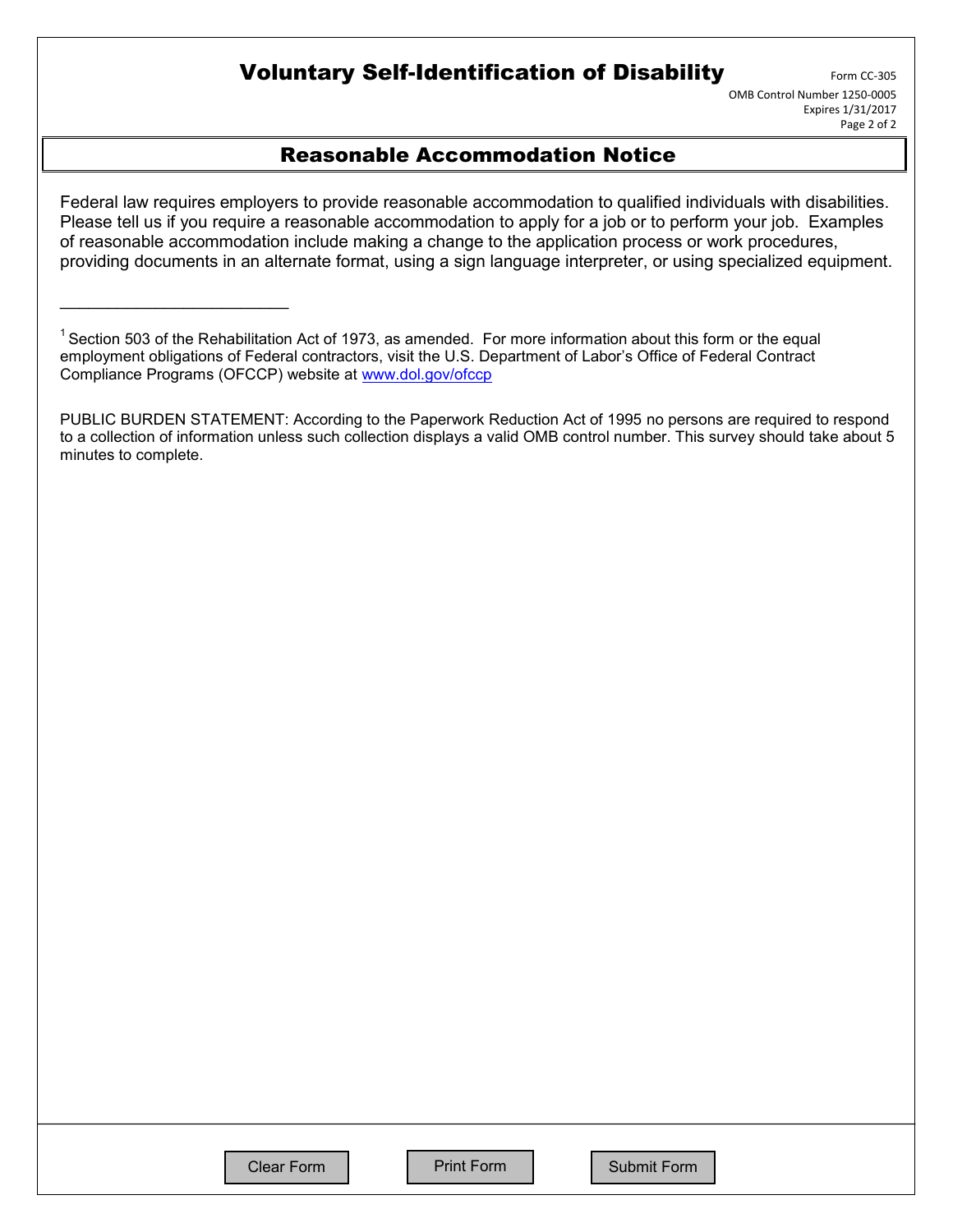# **Sample Reminder to Employees Regarding Disability Self‐Identification**

The CSU is subject to federal equal employment opportunity and affirmative action regulations, which require us reach out to, hire, and provide equal opportunity to qualified people with disabilities. To help us measure how well we are doing, we are asking you to tell us if you have a disability or if you ever had a disability. Because a person may become disabled at any time, you may voluntarily self-identify at any time during your employment with us. To do so, [instruct employee what to do].

You may voluntarily self‐identify as having a disability without fear of any negative consequences because you did not identify as having a disability earlier. Self‐identification is voluntary, but we hope that you will choose to complete the process. Neither your self‐identification nor your refusal to self‐ identify will adversely affect your employment.

Note: Your self‐identification is used for aggregate reporting purposes only. If you have a disability and need accommodation, please contact the Human Resources or Faculty Affairs Office to begin an interactive discussion to identify a reasonable accommodation.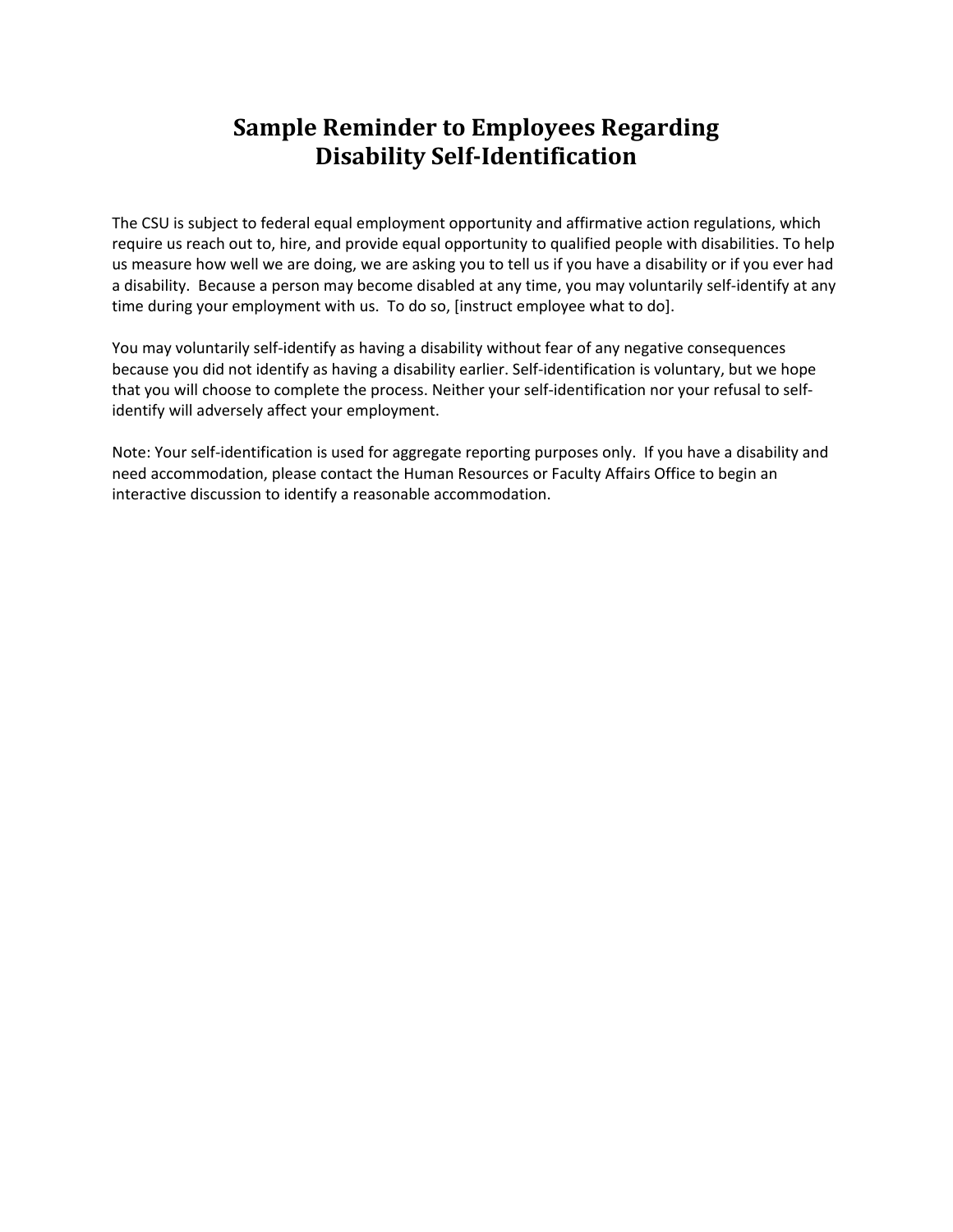#### Protected Veteran.

#### *Definition*

This employer is a Government contractor subject to the Vietnam Era Veterans' Readjustment Assistance Act of 1974, as amended by the Jobs for Veterans Act of 2002, 38 U. S. C. 4212 (VEVRAA), which requires Government contractors to take affirmative action to employ and advance in employment: (1) disabled veterans; (2) recently separated veterans; (3) active duty wartime or campaign badge veterans; and (4) Armed Forces service medal veterans. These classifications are defined as follows:

A "disabled veteran" is one of the following:

 -A veteran of the U.S. military ground, naval or air service who is entitled to compensation (or who, but for the receipt of military retired pay, would be entitled to compensation) under laws administered by the Secretary of Veterans Affairs; or

-A person who was discharged or released from active duty because of a service connected disability.

A "recently separated veteran" means any veteran during the three-year period beginning on the date of such veteran's discharge or release from active duty in the U.S. military ground, naval or air service.

An "active duty wartime or campaign badge veteran" means a veteran who served on active duty in the U. S. military ground, naval, or air service during a war, or in a campaign or expedition for which a campaign badge has been authorized under the laws administered by the Department of Defense.

An "Armed forces service medal veteran" means a veteran who, while serving on active duty in the U. S. Military ground, naval, or air service, participated in a United States military operation for which an Armed Forces service medal was awarded pursuant to Executive Order 12985.

Protected veterans may have additional rights under USERRA - the Uniformed Services Employment and Reemployment Rights Act. In particular, if you were absent from employment in order to perform service in the uniformed service, you may be entitled to be reemployed by your employer in the position you would have obtained with reasonable certainty if not for the absence due to service. For more information, call the U. S. Department of Labor's Veterans Employment and Training Service (VETS), toll-free, at 1-866-4-USA-DOL.

#### *Self Identification*

 If you believe you belong to any of the categories of protected veterans listed above, please indicate by checking the appropriate box below. As a Government contractor subject to VEVRAA, we request this information in order to measure the effectiveness of the outreach and positive recruitment efforts we undertake pursuant to VEVRAA.

 $\Box$  I identify as one or more of the classifications of protected veteran listed

 $\Box$  Disabled veteran

 $\Box$  Recently separated veteran Date of discharge

mm/dd/yyyy

 $\Box$  Active wartime or campaign badge veteran

 $\Box$  Armed forces service medal veteran

I am a protected veteran, but I choose not to self-identify the classification to which I belong

I am not a protected veteran

I am not a veteran

**Applicant's Name** (Last, First, Middle Initial) **Job/Position Number**

Clear Form  $\parallel$  Print Form  $\parallel$  Submit Form

Revised 3/27/2014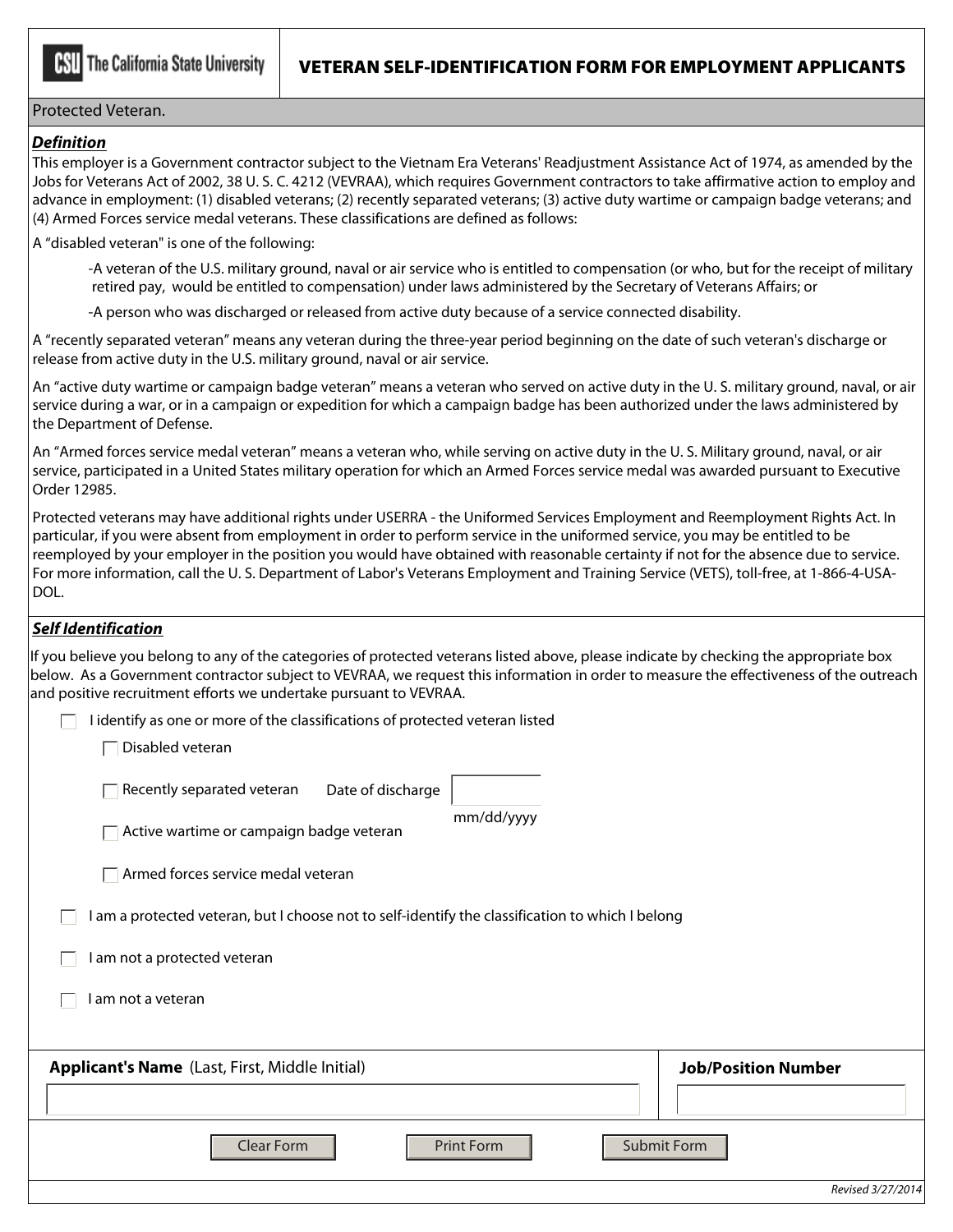| The California State University                                                                                                                                                                                                                                                                                                                                                                                                                                                                     | <b>VOLUNTARY SELF-IDENTIFICATION FORM FOR EMPLOYMENT APPLICANTS</b>                                                                                                                                                                                           |  |
|-----------------------------------------------------------------------------------------------------------------------------------------------------------------------------------------------------------------------------------------------------------------------------------------------------------------------------------------------------------------------------------------------------------------------------------------------------------------------------------------------------|---------------------------------------------------------------------------------------------------------------------------------------------------------------------------------------------------------------------------------------------------------------|--|
| It is CSU policy to provide equal employment opportunity and to advance in employment all qualified individuals without regard to race, color,<br>religion, national origin, ancestry, physical or mental disability, medical condition, genetic information, marital status, sex, gender identity,<br>gender expression, age (over 40), sexual orientation, or protected veteran status.                                                                                                           |                                                                                                                                                                                                                                                               |  |
| The CSU is interested in monitoring the effectiveness of our recruitment efforts and the diversity of our workforce. This form has been developed<br>to assist us in these efforts and in collecting data that is required by University policies and State and Federal laws, including Executive Order<br>11246, the Vietnam Era Veterans' Readjustment Assistance Act of 1974, as amended by the Jobs for Veterans Act of 2002, and Section 503 of the<br>Rehabilitation Act of 1973, as amended. |                                                                                                                                                                                                                                                               |  |
| This form, and any data submitted on the form, will be kept separate from your personnel file and will not be accessible by anyone involved with<br>making recommendations or decisions regarding your employment. While your reply will be most helpful to us in reporting accurate data,<br>completing this form is entirely voluntary; refusal to complete the form will not adversely affect your employment.                                                                                   |                                                                                                                                                                                                                                                               |  |
| If you have a disability and need accommodation, please contact the Human Resources or Faculty Affairs Office to begin an interactive<br>discussion to identify and provide you a reasonable accommodation.                                                                                                                                                                                                                                                                                         |                                                                                                                                                                                                                                                               |  |
| Ethnicity. Are you Hispanic or Latino? (A person of Cuban, Mexican, Puerto Rican, South or Central American, or other Spanish<br>culture or origin, regardless of race.)                                                                                                                                                                                                                                                                                                                            |                                                                                                                                                                                                                                                               |  |
| $\Box$ Yes<br>No                                                                                                                                                                                                                                                                                                                                                                                                                                                                                    |                                                                                                                                                                                                                                                               |  |
| Race. Regardless of your answer to the above question, you may select one or more of the following categories that apply to<br>you:                                                                                                                                                                                                                                                                                                                                                                 |                                                                                                                                                                                                                                                               |  |
| <b>CATEGORY</b>                                                                                                                                                                                                                                                                                                                                                                                                                                                                                     | <b>DEFINITION OF CATEGORY</b>                                                                                                                                                                                                                                 |  |
| American Indian or Alaska Native                                                                                                                                                                                                                                                                                                                                                                                                                                                                    | A person having origins in any of the original peoples of North and South<br>America (including Central America) who maintains cultural identification<br>through tribal affiliation or community attachment.                                                 |  |
| <b>Asian</b><br>Asian Indian<br>Cambodian<br>Chinese<br>Filipino<br>Japanese<br>Korean<br>Laotian<br>Vietnamese<br>Other Asian                                                                                                                                                                                                                                                                                                                                                                      | A person having origins in any of the original peoples of the Far East, Southeast<br>Asia, or the Indian Subcontinent, including, for example, Cambodia, China,<br>India, Japan, Korea, Malaysia, Pakistan, the Philippine Islands, Thailand, and<br>Vietnam. |  |
| <b>Black or African American</b>                                                                                                                                                                                                                                                                                                                                                                                                                                                                    | A person having origins in any of the black racial groups of Africa.                                                                                                                                                                                          |  |
| Native Hawaiian or Other Pacific Islander<br>Guamanian<br>Hawaiian<br>Samoan<br>Other Native Hawaiian or<br><b>Other Pacific Islander</b>                                                                                                                                                                                                                                                                                                                                                           | A person having origins in any of the original peoples of Hawaii, Guam, Samoa,<br>or other Pacific Islands.                                                                                                                                                   |  |
| <b>White</b>                                                                                                                                                                                                                                                                                                                                                                                                                                                                                        | A person having origins in any of the original peoples of Europe, the Middle<br>East, or North Africa.                                                                                                                                                        |  |
| <b>Gender.</b> Please select one of the following:                                                                                                                                                                                                                                                                                                                                                                                                                                                  |                                                                                                                                                                                                                                                               |  |
| Male<br>T Female                                                                                                                                                                                                                                                                                                                                                                                                                                                                                    |                                                                                                                                                                                                                                                               |  |